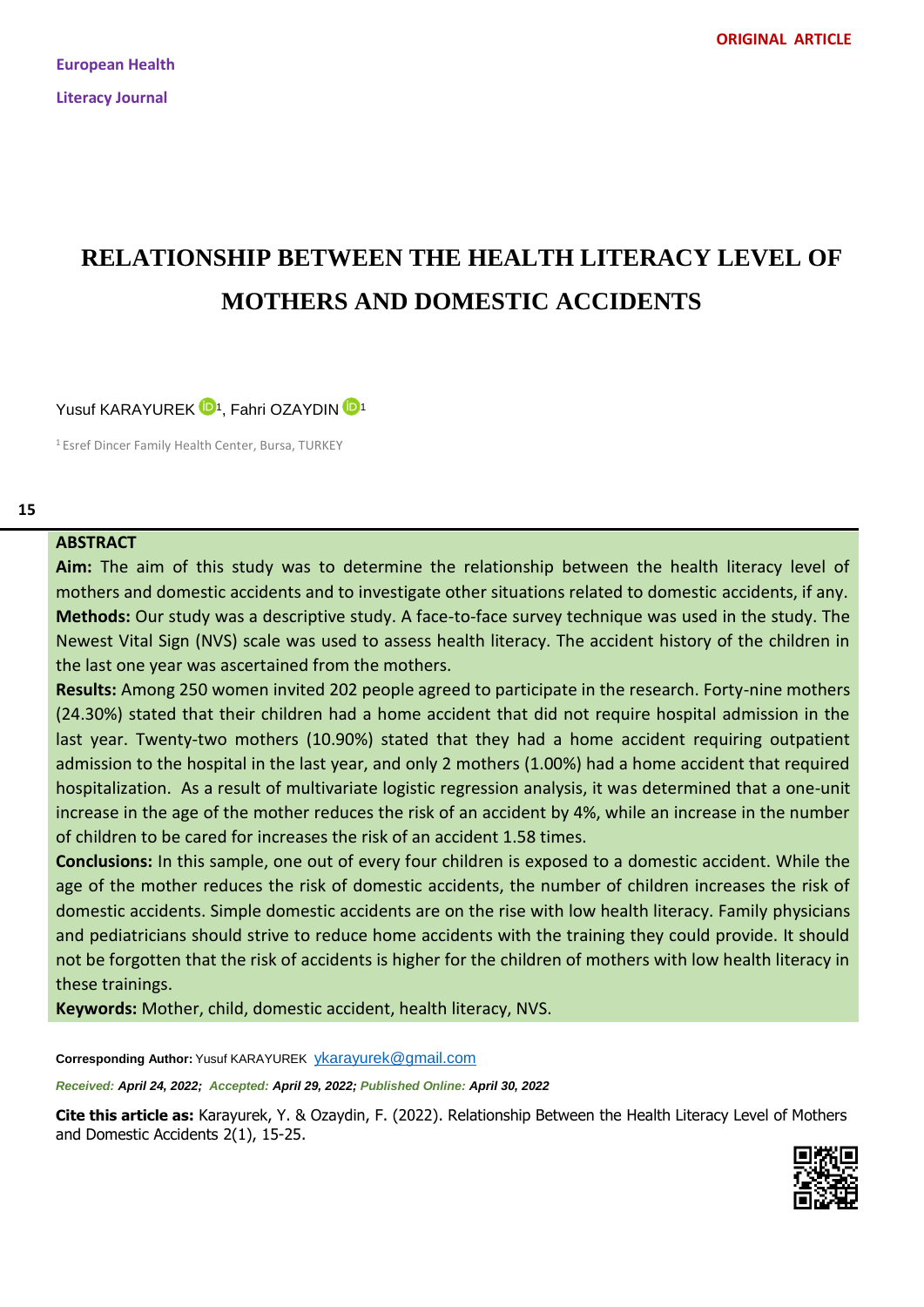# **Introduction**

The World Health Organization defines an accident as "an unexpected event that occurs suddenly against the will of the person and causes bodily and/or mental damage" (1). Accidents that occur in the house, in the garden or around the house are defined as home accidents (2). Home accidents are an important public health problem due to their frequent occurrence and risks of death or disability. An important aspect of these accidents is that they can be prevented if necessary precautions are taken (3, 4).

Looking at the frequency of home accidents, different results are seen. The frequency of having a home accident is closely related to the age group in which the study was conducted and the time taken. In three different studies in which home accidents in the last two weeks were questioned in our country, Kılıç et al. reported the frequency of home accidents as 14.10%, Boztaş 18.00% and Karatepe 19.65% (3, 5).

According to studies conducted in our country and in the world, the most common type of home accident is falling (3, 5-8). This is followed by injuries with sharp things and burns. When the studies examining the accident types are examined, it is seen that the frequency of the accident types changes depending on the season in which the study was conducted, the type of residence and environmental factors. In a study conducted in Iran, burns were the most common type of accident (9).

When the causes of home accidents are examined, the age of the child is important. It has been shown that children under the age of 5 are more likely to be involved in accidents (3, 10, 11). Again, the child's gender being male has been shown to be a risk factor for home accidents (12). It is known that the frequency of accidents for children increases as maternal age and maternal education level decrease.

Safety measures taken by families at home reduce the incidence of home accidents (13).

When a doctor wants to give medical information to a person, the ability to understand, interpret and act accordingly is called health literacy. It is extremely important for people to access the health information they need in order to continue their lives in a healthy way, to understand this information and to organize their lives in accordance with this information (14). In the definition of health literacy made in our country, it is stated that "it refers to the cognitive and social skills that determine the ability and motivation of people to reach and understand information and use this information in a way that promotes and maintains a healthy life" (15).

Studies show that people's health literacy levels are related to work accidents and traffic accidents. It is seen that people with a high level of health literacy are exposed to fewer work accidents and traffic accidents (16-18). The aim of our study was to determine the relationship between the health literacy level of mothers and domestic accidents and to investigate other situations related to domestic accidents, if any.

#### **Methods**

This study was carried out between March 2022 and April 2022, with people registered at the Eşref Dinçer Family Health Center in Gemlik, Bursa. These people were offered to participate in the study during family health center visits. Participants were asked to complete the Newest Vital Sign (NVS) scale. 250 people were offered to participate in the study, and 202 people agreed to participate in the research.

Bursa City Hospital approved the academic study titled "The relation of mothers' health literacy level with domestic accidents" with the decision number 2019- KAEK-140 2022-01/17 dated 09.02.2022.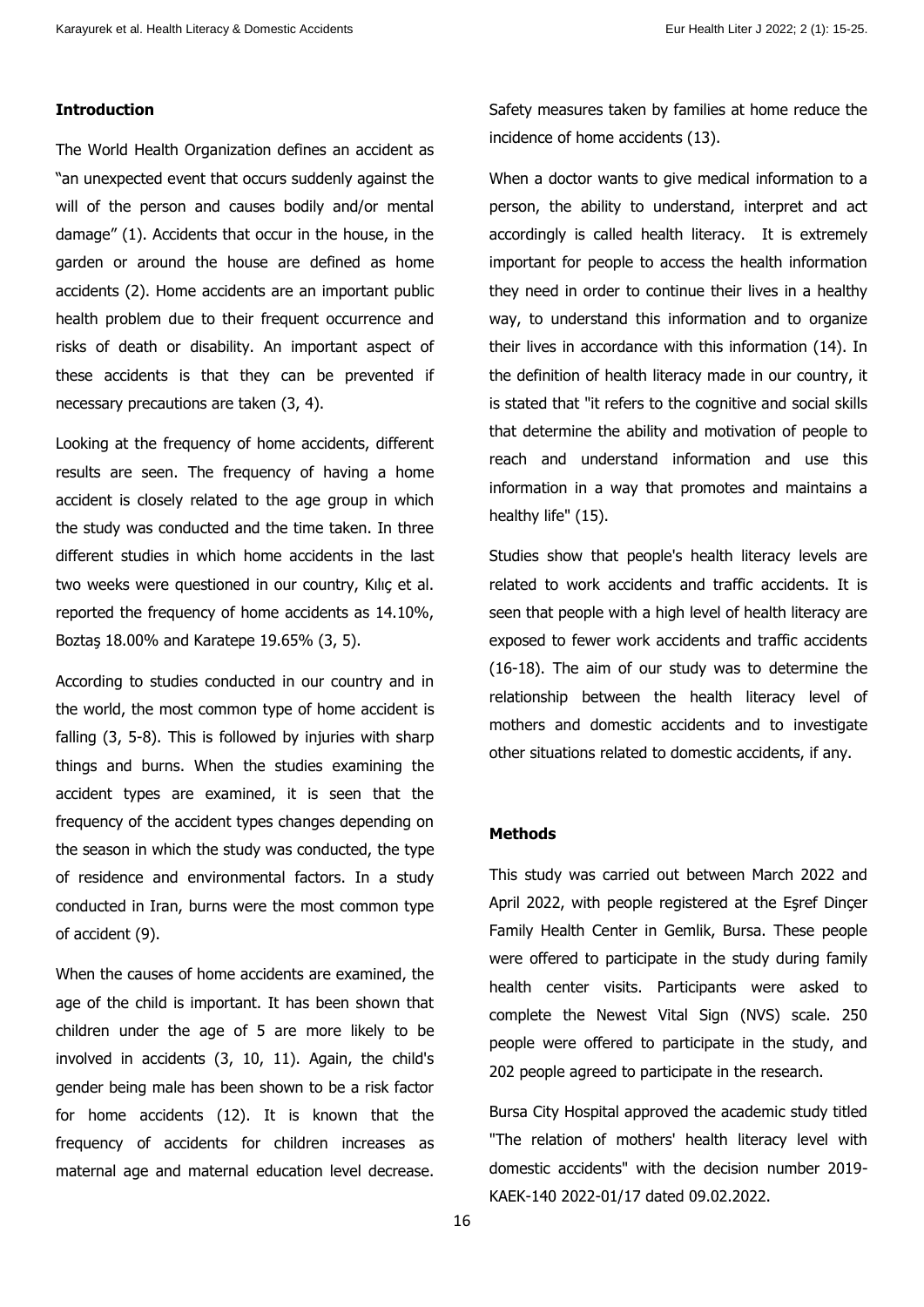**Descriptive Data:** Age, marital status, education status, employment status, monthly income status, number of children, place of residence, smoking status, information on alcohol use, chronic disease history, regularly used drugs and domestic accidents that have occurred in the last year were questioned.

**NVS Scale:** This scale was developed by Weiss et al. as an assessment tool to be used in English and Spanish. For adaptation to Turkish, the validity and reliability study was conducted by Çiftçi et al. The Cronbach alpha value of the English test is 0.76, and it is 0.70 in Turkish. The test consists of a total of six questions. The scale is based on the participant's ability to read, understand and interpret a food label. One point is awarded for the correct answer to each question. The application time of the scale is approximately 3-6 minutes. The scale is evaluated according to the correct answer given by the individuals. If there are fewer than 4 correct answers, it is understood that the person has a low level of health literacy. If there are five or six correct answers, it is evaluated as "low health literacy probability" (19).

# **Statistical Analysis**

Conformity of the age variable to normal distribution was examined with the Shapiro Wilk test. According to the normality test result, age, number of children and NVS score were reported together with median (minimum: maximum) values. Intergroup comparisons of NVS scores were performed using Mann Whitney U and Kruskal Wallis tests. In case of general significance after Kruskal Wallis test, subgroup analyses were carried out using Dunn-Bonferroni test. The relationship between NVS score and age and number of children was analyzed by correlation analysis and Spearman correlation coefficient was calculated. Risk factors that were thought to have an effect on the risk of having an accident in the last year were analyzed by logistic regression analysis. SPSS Program (IBM Corp. Released 2012. IBM SPSS Statistics for Windows, Version 21.0. Armonk, NY: IBM Corp.) was used for statistical analysis and  $p<0.05$  was considered statistically significant.

# **Results**

Table1. Descriptive Characteristics of Study Participants

|                         | $n = 202$    |  |  |  |
|-------------------------|--------------|--|--|--|
| Age (years)             | 40(18:74)    |  |  |  |
| <b>Marital status</b>   |              |  |  |  |
| <b>Married</b>          | 179 (%88.60) |  |  |  |
| Single                  | 23 (%11.40)  |  |  |  |
| <b>Education Level</b>  |              |  |  |  |
| Lower than high school  | 94 (%46.50)  |  |  |  |
| High school             | 62 (%30.7)   |  |  |  |
| Higher than high school | 46 (%22.80)  |  |  |  |
| <b>Working Status</b>   |              |  |  |  |
| Yes                     | 76 (%37.60)  |  |  |  |
| 126 (%62.40)            |              |  |  |  |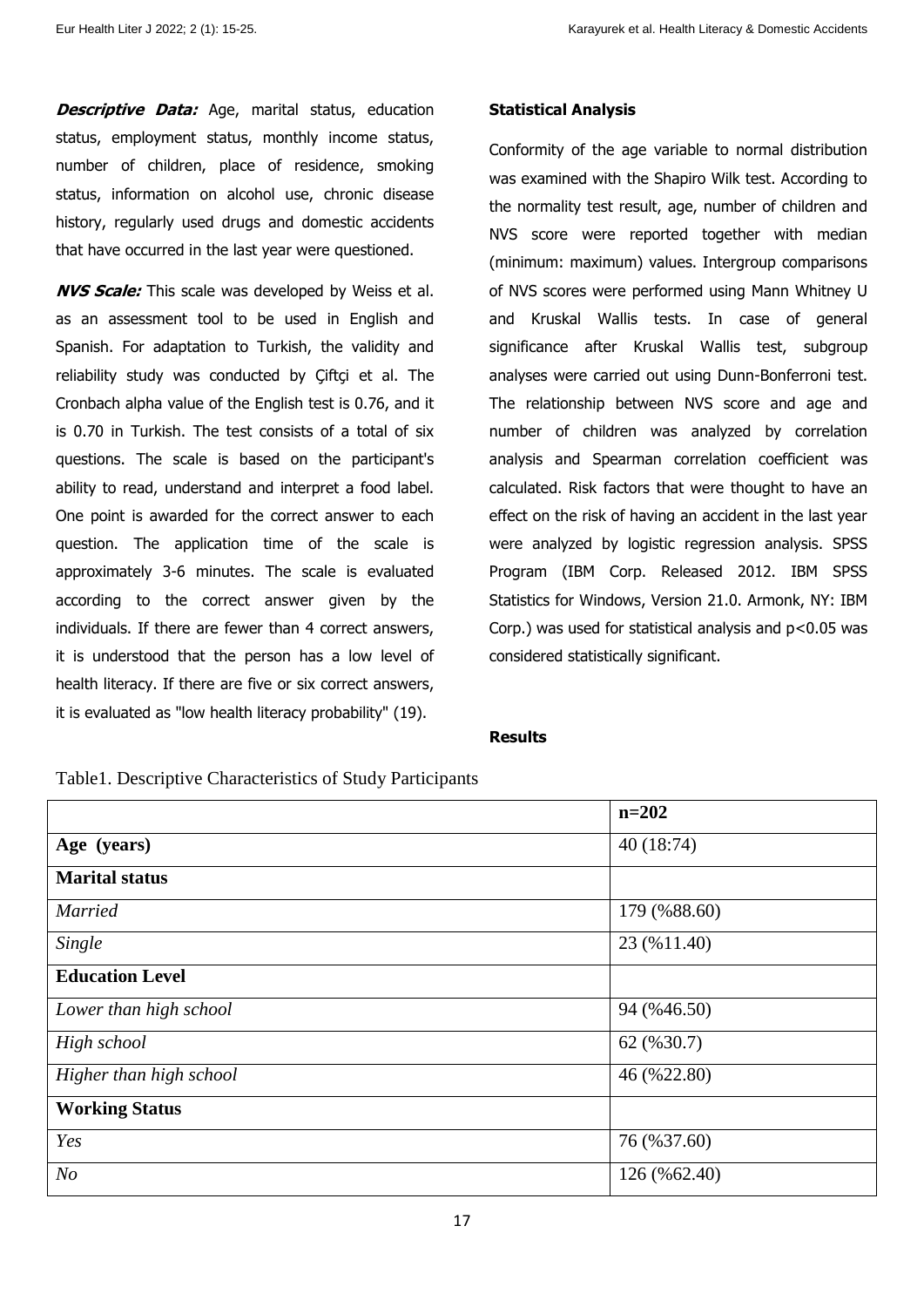| <b>Number of Children</b>                                              | 2(0:6)       |  |  |
|------------------------------------------------------------------------|--------------|--|--|
| 1                                                                      | 48 (%27.76)  |  |  |
| $\overline{2}$                                                         | 108 (%53.46) |  |  |
| $\mathfrak{Z}$                                                         | 34 (%16.83)  |  |  |
| $\overline{4}$                                                         | 10 (%4.95)   |  |  |
| 5                                                                      | $1($ %0.49)  |  |  |
| 6                                                                      | $1($ %0.49)  |  |  |
| <b>Income rate</b>                                                     |              |  |  |
| Low                                                                    | 17(%8.4)     |  |  |
| Average                                                                | 157(%77.7)   |  |  |
| High                                                                   | 28(%13.9)    |  |  |
| Occupation                                                             |              |  |  |
| Village/Small town                                                     | 9(%4.50)     |  |  |
| Town center                                                            | 181(%89.60)  |  |  |
| City center                                                            | 12(%5.90)    |  |  |
| Cigarette usage                                                        |              |  |  |
| Yes                                                                    | 32 (%15.80)  |  |  |
| N <sub>O</sub>                                                         | 170 (%84.20) |  |  |
| <b>Alcohol usage</b>                                                   |              |  |  |
| Yes                                                                    | 6( %3.00)    |  |  |
| N <sub>O</sub>                                                         | 196 (%97.0)  |  |  |
| <b>Chronic Disease Status</b>                                          |              |  |  |
| Yes                                                                    | 41 (%20.30)  |  |  |
| N <sub>O</sub>                                                         | 161 (%79.70) |  |  |
| Chronic drug usage                                                     |              |  |  |
| Yes                                                                    | 38(%18.80)   |  |  |
| N <sub>o</sub>                                                         | 164(%81.20)  |  |  |
| Classification of home accidents in the last year for the participants |              |  |  |
| Those who haven't had a domestic accident in the last year             | 130 (%64.40) |  |  |
| Those who have had an accident in the last year that didn't require    | 49 (%24.30)  |  |  |
| hospital admission*                                                    |              |  |  |
| Those who have had accident requiring outpatient hospital admission in | 22 (%10.90)  |  |  |
| the last year*                                                         |              |  |  |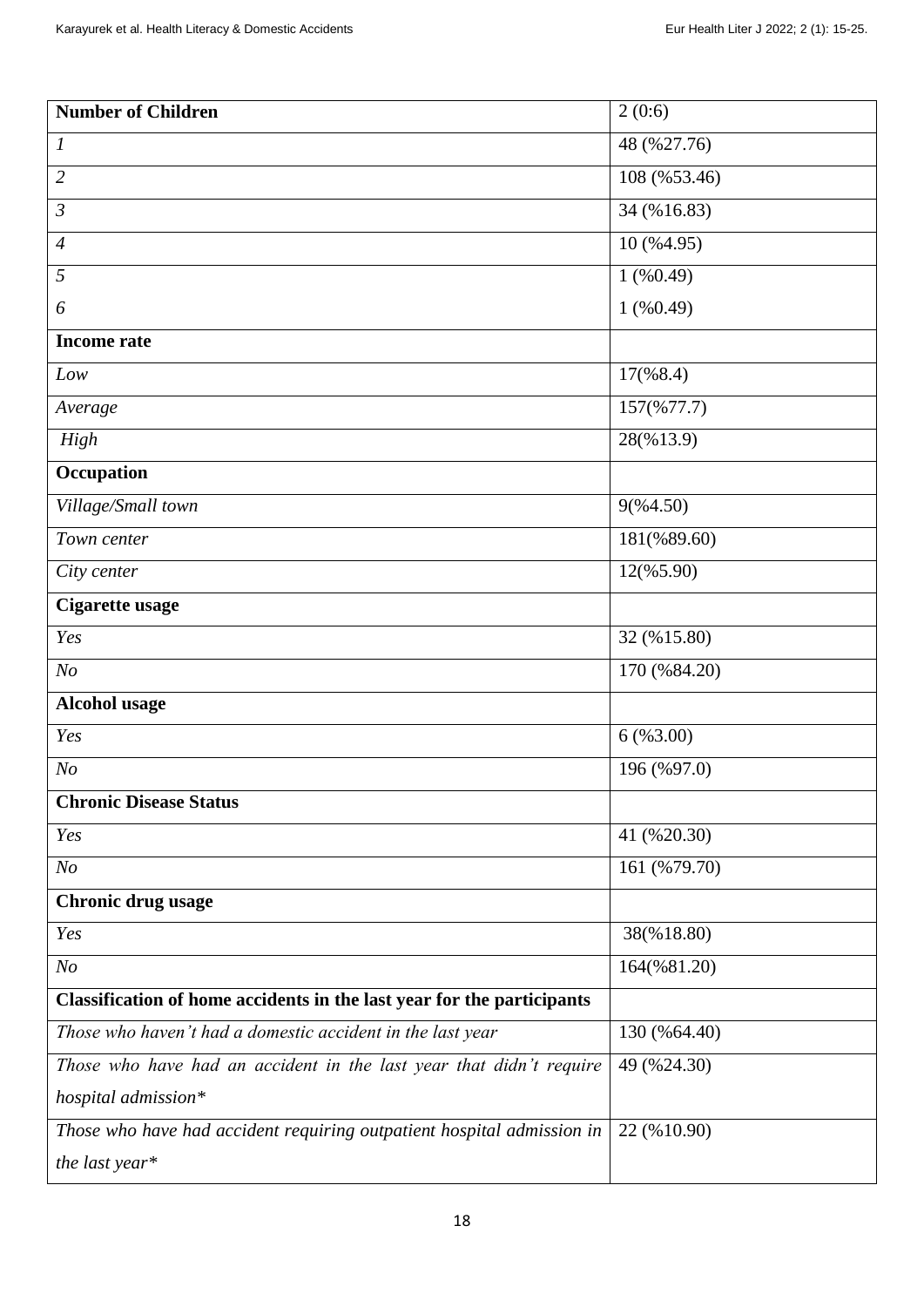*Those who have had an accident requiring hospitalization in the last year* 2 (%1.00)

Data are expressed as n (%) and median (minimum: maximum). \*Two different accidents occurred in the same case.

The median age of the participants in the study was 40 years (minimum: 18-maximum 74). 88.60% of the participants were married and 11.40% were single or divorced women (Table1). When the distribution of the participants according to their education level is examined, 46.50% received less than high school education, 30.7% graduated from high school, and 22.80% received higher education. When the working status of the participants is examined, it is seen that the rate of participants who stated that they are working is 37.60%, and the rate of those who are not working is 62.40%. When analyzed according to income level, it is seen that the economic status of 77.7% of the participants is at a medium level, 8.40% is at a low level and 13.90% is at a high level. 6.93% of the participants in the study stated that they did not have children. Considering all participants (n=202), the median value of the number of children was calculated as 2 (0:6). 16.83% of the participants had one child, 53.46% had two children, 16.83% had three children, 4.95% had four children, 0.49% had five children and 0.49% had six children. When the place of residence of the participants was examined, it was determined that 4.50% lived in a village or town,

89.60% lived in the district center and 5.90% lived in the city center. When the smoking status of the participants was examined, it was determined that 15.80% of them smoked and 84.20% of them did not smoke. When the alcohol use status of the participants was examined, it was determined that 3% used alcohol and 97% did not use alcohol. When the chronic disease states of the participants were examined, it was determined that 20.30% had a chronic disease and 79.70% did not have a chronic disease. When the regular drug use status of the participants was examined, it was determined that 18.80% used a regular drug and 81.20% did not use a regular drug. When the participants were examined in terms of home accidents experienced in the last year, 64.40% stated that they had not experienced any home accidents. 24.30% stated that they had a home accident in the last year that did not require hospital admission, 10.90% stated that they had a home accident that required outpatient admission to the hospital in the last year, and 1.00% had a home accident that required hospitalization.

Table2. Relationship between general characteristics of the mothers and their health literacy

|                          | <b>NVS Score</b> |
|--------------------------|------------------|
| <b>Marital status</b>    |                  |
| Married $(n=179)$        | 2(0:6)           |
| Single/Divorced $(n=23)$ | 2(0:6)           |
| $p$ -value               | 0.621            |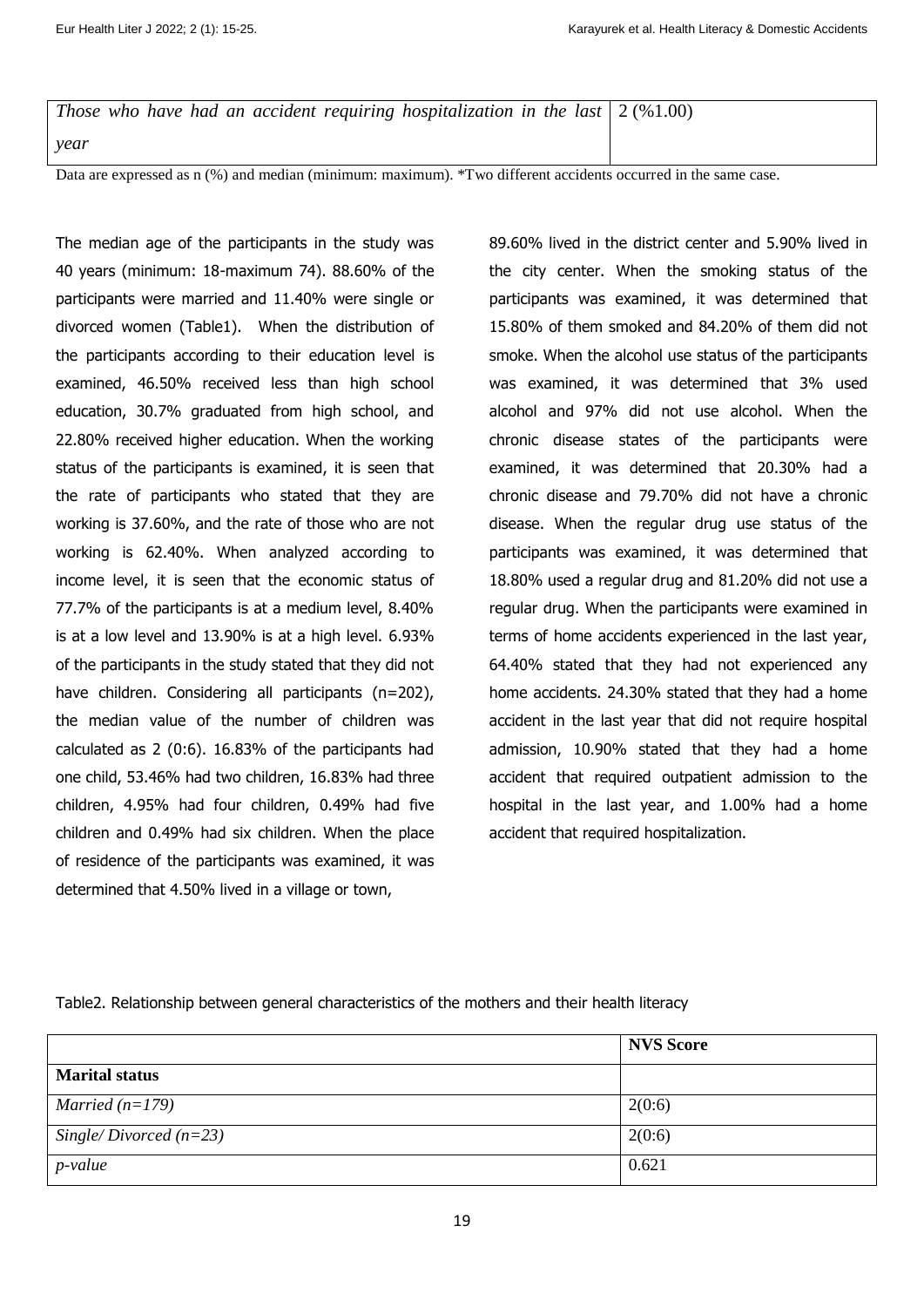| <b>Education Level</b> *                                                   |                    |  |  |  |
|----------------------------------------------------------------------------|--------------------|--|--|--|
| Lower than high school $(n=94)$                                            | 1.5(0:6)           |  |  |  |
| High school $(n=62)$                                                       | 2.5(0:6)           |  |  |  |
| Higher than high school $(n=46)$                                           | 5(1:6)             |  |  |  |
| $p$ -value                                                                 | $0.001$            |  |  |  |
| <b>Working Status</b>                                                      |                    |  |  |  |
| $Yes(n=76)$                                                                | 3(0:6)             |  |  |  |
| $No (n=126)$                                                               | 2(0:6)             |  |  |  |
| $p$ -value                                                                 | $0.001$            |  |  |  |
| Cigarette usage                                                            |                    |  |  |  |
| Yes $(n=32)$                                                               | 2(0:6)             |  |  |  |
| $No (n=170)$                                                               | 2(0:6)             |  |  |  |
| $p$ -value                                                                 | 0.536              |  |  |  |
| Alcohol usage                                                              |                    |  |  |  |
| Yes $(n=6)$                                                                | 1(0:5)             |  |  |  |
| $No(n=196)$                                                                | 2(0:6)             |  |  |  |
| $p$ -value                                                                 | 0.217              |  |  |  |
| <b>Chronic Disease Status</b>                                              |                    |  |  |  |
| Yes $(n=41)$                                                               | 2(0:6)             |  |  |  |
| $No (n=161)$                                                               | 2(0:6)             |  |  |  |
| $p$ -value                                                                 | 0.758              |  |  |  |
| <b>Chronic Drug Usage</b>                                                  |                    |  |  |  |
| Yes $(n=38)$                                                               | 2(0:6)             |  |  |  |
| $No (n=164)$                                                               | 2(0:6)             |  |  |  |
| $p$ -value                                                                 | 0.982              |  |  |  |
| No home accidents in the last 1 year                                       |                    |  |  |  |
| $yes(n=130)$                                                               | 2(0:6)             |  |  |  |
| $no(n=72)$                                                                 | 2(0:6)             |  |  |  |
| $p$ -value                                                                 | 0.066              |  |  |  |
| In the last year, there has been an accident that did not require hospital |                    |  |  |  |
| admission                                                                  |                    |  |  |  |
| $Yes(n=49)$                                                                | $2(0:6)$ mean 1.96 |  |  |  |
| $No (n=153)$                                                               | $2(0:6)$ mean 2.67 |  |  |  |
| $p$ -value                                                                 | 0.038              |  |  |  |
|                                                                            |                    |  |  |  |
|                                                                            |                    |  |  |  |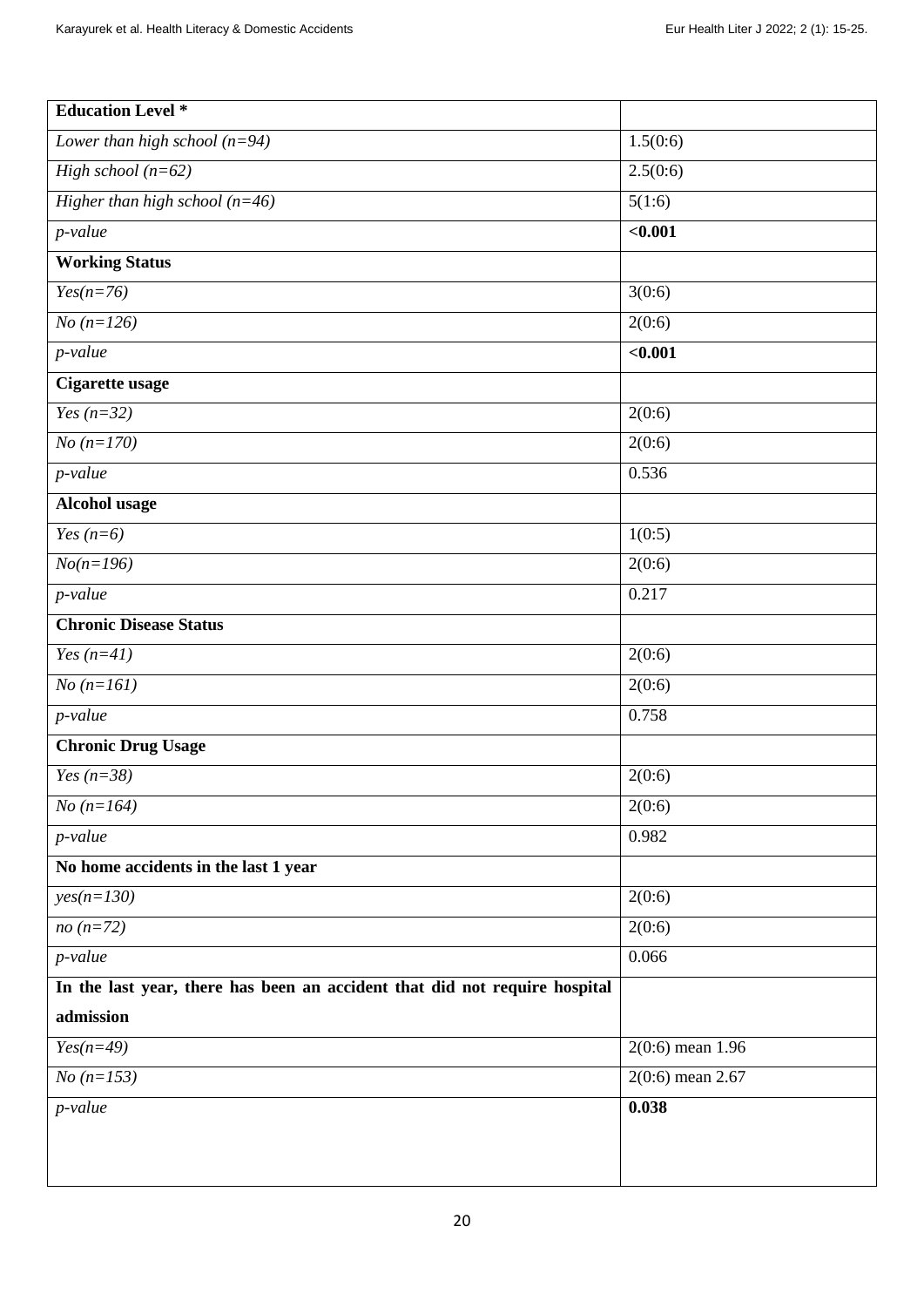| Required outpatient hospital admission in the last 1 year |        |
|-----------------------------------------------------------|--------|
| $Yes(n=22)$                                               | 2(0:6) |
| $No (n=180)$                                              | 2(0:6) |
| p-value                                                   | 0.532  |
| Required hospitalization in the last 1 year               |        |
| $Yes(n=2)$                                                | 5(4:6) |
| $No(n=200)$                                               | 2(0:6) |

There is an inverse relationship between age and NVS score (RS= -0.26; p<0.001). Accordingly, a decrease in NVS scores is predicted with increasing age (Table2).

NVS scores did not differ according to marital status (p=0.621). NVS scores differed according to education level (p<0.001). In the subgroup analyses carried out to determine the level of education that makes a difference in NVS scores, it was determined that those with a higher education level had higher NVS scores than high school graduates and those with less than high school education ( $p=0.019$  and  $p<0.001$ ). It was determined that the median NVS scores of high school graduates were higher than the participants with less than high school education level (p<0.001). When the working status of the participants was examined, it was determined that the NVS scores of the participants differed (p<0.001). The median NVS scores of the working participants were higher than the non-working participants. There was a negative significant relationship between the number of children and age  $(rs=-0.30; p<0.001)$ . Accordingly, it is predicted that NVS scores will decrease with an increase in the number of children, or NVS scores will increase with a decrease in the number of children.

No difference was observed between smoking and NVS scores (p=0.536). Similarly, there was no difference in NVS scores in the alcohol user and non-alcoholic groups. (p=0.217). There was no difference in NVS scores between the participants with and without chronic disease (p=0.758). NVS scores did not differ between the participants who stated that they used drugs regularly and those who did not use drugs regularly (p=0.982).

There was no difference in NVS scores between the participants who stated that they had not experienced an accident in the last year and those who stated that they had an accident in the last year (p=0.066). NVS scores for 49 people who had an accident that did not require hospital admission in the last year were compared to the other 153 people. The mean and standard deviation values were also reported because the median minimum and maximum values were the same for both groups. If we look at the average values in the interpretation of this, the NVS score level of 49 people who had an accident that did not require hospital admission was lower than the other 153 people (p=0.038). There was no difference in NVS scores between the groups that did or did not experience a domestic accident requiring outpatient hospital admission in the last year ( $p=0.532$ ). Finding only two cases of domestic accident requiring hospitalization was not sufficient for statistical analysis.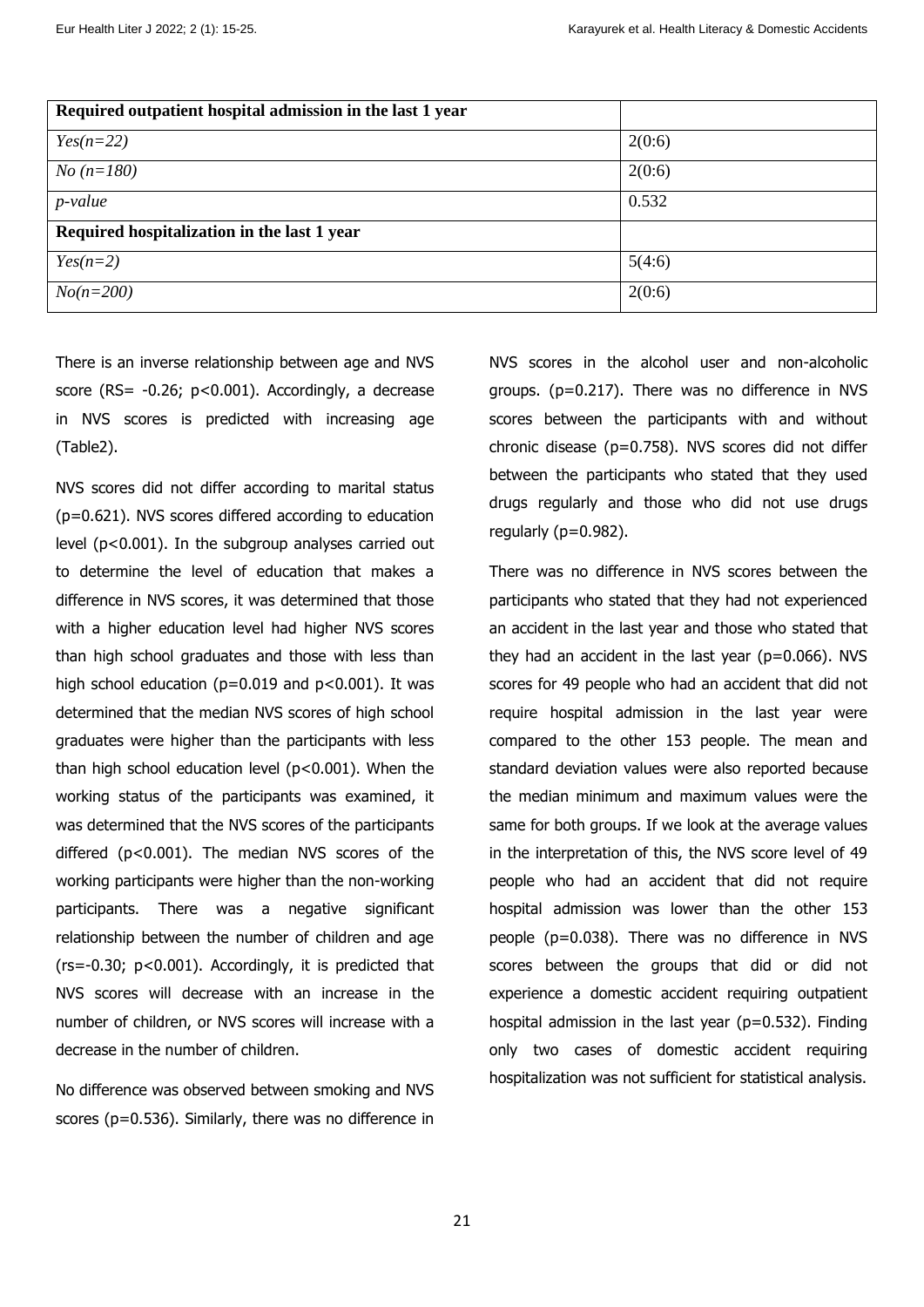|                                       | <b>Wald</b> |         | %95(CI)   |       |              |  |
|---------------------------------------|-------------|---------|-----------|-------|--------------|--|
|                                       |             | p-value | <b>OR</b> | Lower | <b>Upper</b> |  |
| Age                                   | 4.55        | 0.033   | 0.96      | 0.92  | 1.00         |  |
| <b>NVS Score</b>                      | 1.97        | 0.160   | 0.88      | 0.74  | 1.05         |  |
| <b>Number of children</b>             | 5.48        | 0.019   | 1.58      | 1.08  | 2.33         |  |
| <b>Chronic disease presence</b>       | 0.03        | 0.871   | 0.93      | 0.39  | 2.20         |  |
| Income (moderate)                     | 0.72        | 0.398   | 0.62      | 0.21  | 1.87         |  |
| Income (high)                         | 1.10        | 0.295   | 2.07      | 0.53  | 8.13         |  |
| <b>Married</b>                        | 0.22        | 0.640   | 1.31      | 0.42  | 4.10         |  |
| <b>Housewife</b>                      | 0.96        | 0.327   | 0.71      | 0.35  | 1.41         |  |
| Model $\chi^2$ =24.08; <b>p=0.002</b> |             |         |           |       |              |  |
| Hosmer and Lemeshow Test: p=0.851     |             |         |           |       |              |  |
|                                       |             |         |           |       |              |  |

#### Table3. Results of multivariable logistic regression analysis

OR: Odds Ratio, Confidence Interval: CI

In order to determine the risk factors affecting the occurrence of accidents in the last year, variables were primarily included in the univariate logistic regression analysis, and the variables that met the  $p<0.25$ condition were included in the multivariate logistic regression analysis as a result of the analysis. The analysis result is given in Table 3 and it was determined that the regression model obtained was significant ( $p=0.002$ ) and compatible with the data set (p=0.851). As a result of the analysis, it was determined that a one-unit increase in the age of the mother reduces the risk of an accident by 4%, while an increase in the number of children to be cared for increases the risk of an accident 1.58 times. It was determined that the other variables included in the table did not affect the occurrence of accidents in the last year.

## **Discussion**

The incidence of domestic accidents was 35.64% in this sampling. It was determined that a one-unit increase in the age of the mother reduces the risk of an accident by 4%, while an increase in the number of children to be observed increases the risk of an accident by 1.58 times. NVS scores are not associated with domestic accidents in general but simple

accidents were more prevalent among mothers with low health literacy.

The frequency of home accidents varies between societies. In studies conducted in Turkey, home accidents ratios ranging from 16.5% to 37.9% have been obtained (20). In the literature, different accident frequencies have been reported abroad. The prevalence of non-fatal injuries among the children aged 5-14 years in the previous 12 months was reported as 17.0 per 1000 subjects in China (21). Bhuvaneswari et al. found that the prevalence of home injury was found to be 39.7% in a year in India (22). It was estimated that 20-25% of children and adolescents in the United States experience an injury requiring medical attention each year (23). The main reason for the difference between the studies is that the definition and size of the accident are not clear. In this respect, we evaluated hospital admission and hospitalization as a criterion in distinguishing the severity of the accident while conducting our research. Although admission to the hospital due to the accident is related to the anxiety of the parents, it still helped us to make the necessary distinction regarding the severity of the accident.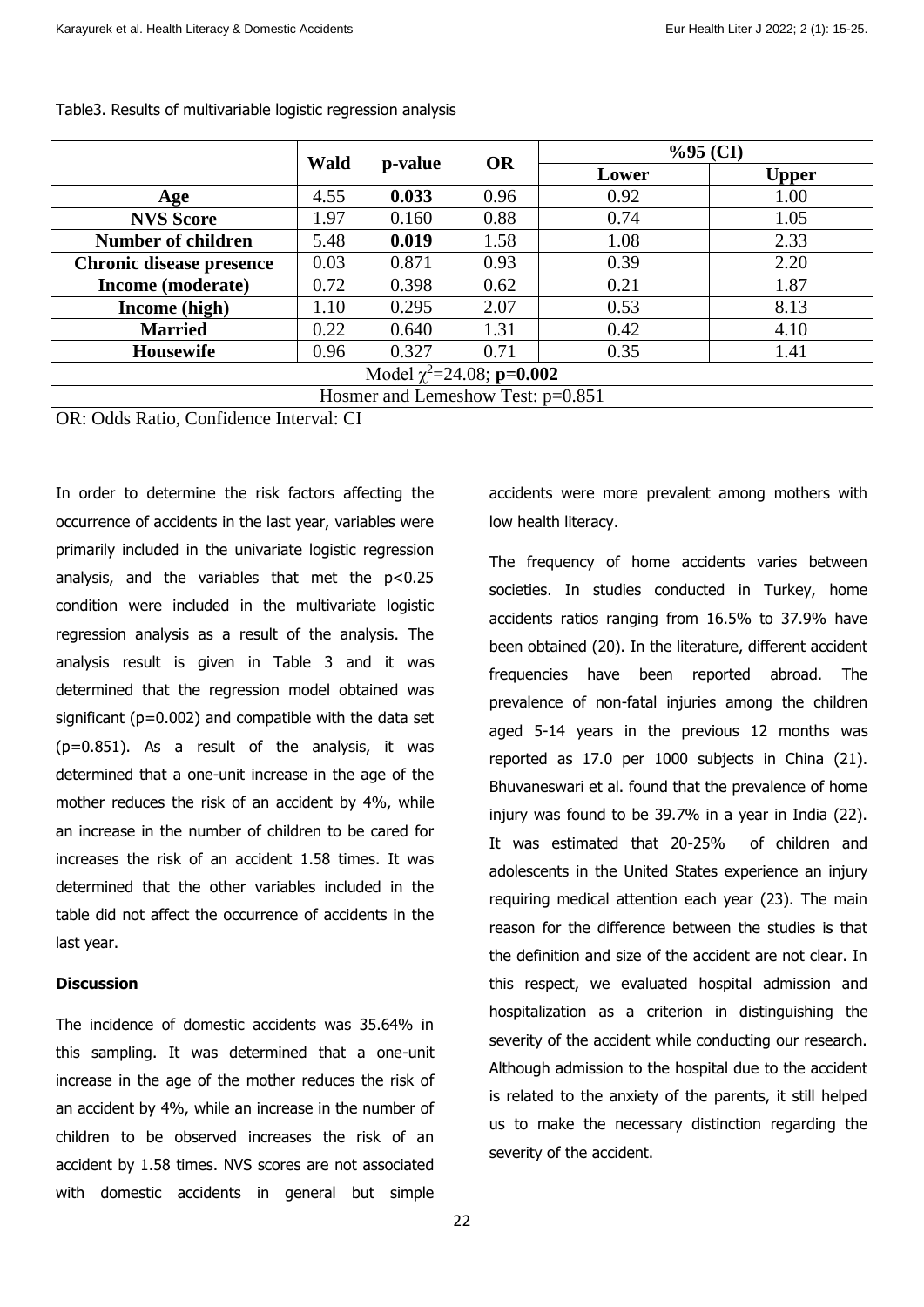Education level was found to be associated with health literacy in most studies. According to the Turkish Health Literacy Survey, the health literacy score increases as the education level increases (24). Although every individual with a high level of education does not always show the necessary sensitivity about their health, education is generally accompanied by good health literacy. Individuals with good health literacy benefit from health services more accurately. Within the scope of health literacy, there are also measures taken to protect health. Since educated people generally live in better conditions and have higher incomes, they are more sensitive about protecting their health and have wider opportunities. When the literature is examined, a relationship between health literacy and accidents is also seen (16- 18). The NVS scale, which we used to evaluate health literacy, shows that the person can understand and interpret what they read, and attention and mathematical skills are good. The NVS scale is widely used to assess health literacy. In our opinion, it is normal for there to be domestic accidents, which can be considered insignificant in not requiring hospital admission, to be observed in the children of mothers with low NVS scores. To the best of our knowledge, this research is the first health literacy research on domestic accidents.

In the literature, the risk factors for domestic accidents have been reported as male sex, young maternal age, number of elder siblings and urban settlement (25-28). Similar to these reports, the decreasing maternal age and the increasing number of children were determined as risk factors for domestic accidents. It may be thought that mothers with a small number of children are able to focus more on their children. In our study, health literacy was found to be inversely related to trivial domestic accidents, but it was not found to reduce the risk of domestic

accidents. Perhaps different results can be achieved in larger samples.

In conclusion, one out of every three children is exposed to a domestic accident. While higher age of the mother reduces the risk of domestic accidents, a greater number of children increase the risk of domestic accidents. Simple domestic accidents are on the rise with low health literacy. Family physicians and pediatricians should strive to reduce home accidents with the training they could provide. It should not be forgotten that the risk of accidents is higher for the children of mothers with low health literacy in these trainings.

## **Disclosure of conflict of interest**

None of the author has any conflict of interest to disclose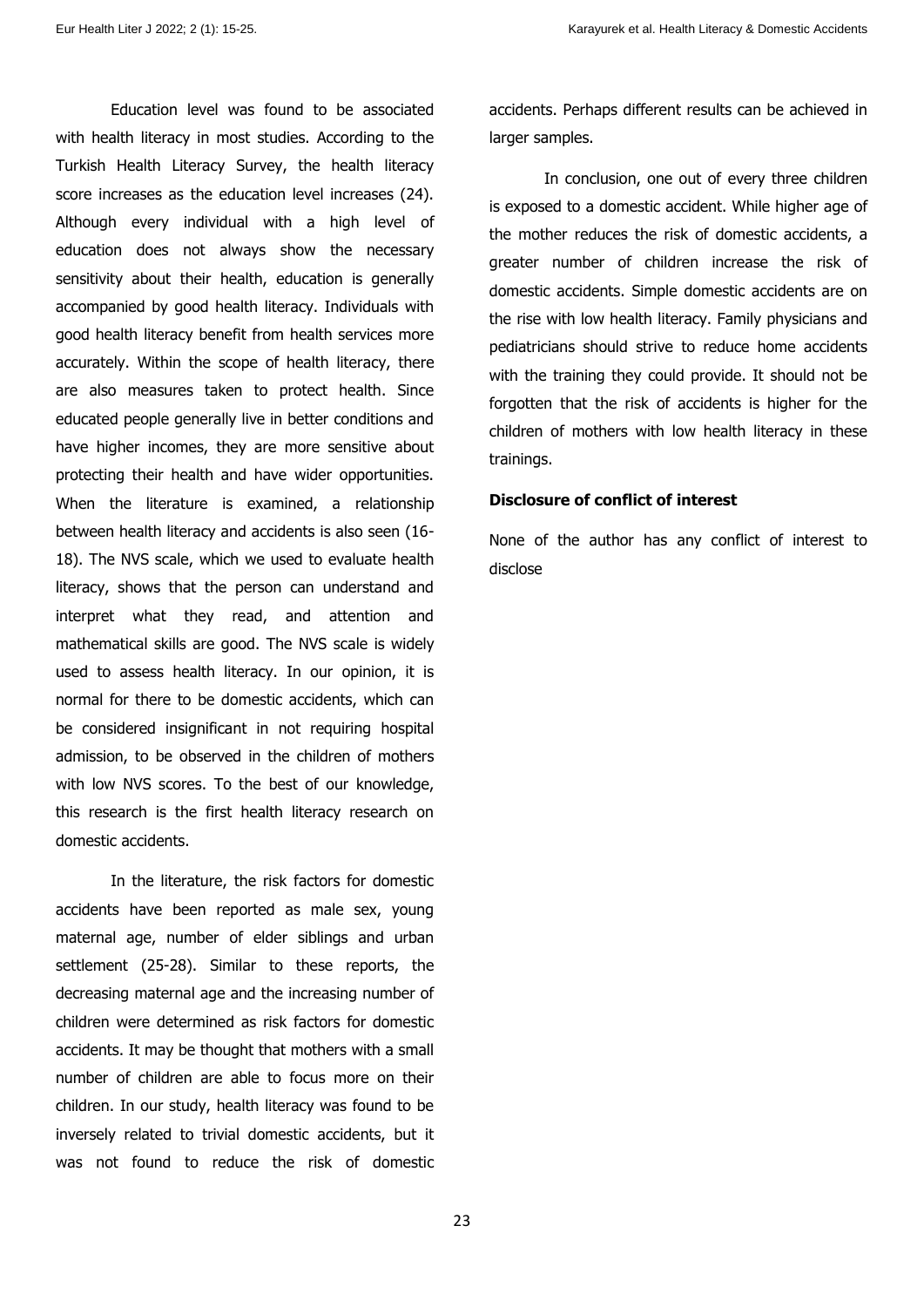- **References**
	- 1. Roberts I, DiGuiseppi C, Ward H. Childhood injuries: extent of the problem. epidemiological trends, and costs. Inj Prev. 1998; 4, 10-6.
	- 2. Bertan M, Çakır B. Halk Sağlığı Yönünden Kazalar. Halk Sağlığı Temel Kitabı. Ankara, Hacettepe Yayınları; 1997.
	- 3. Kılıç B, Demiral Y. İzmir'de Bir Gecekondu Bölgesinde Evde Yaralanma İnsidansı. Bull Community Med. 2006; 25 (3): 27-32.
	- 4. Keall MD, Ormandy D, Baker MG. Injuries associated with housing conditions in Europe: a burden of disease study based on 2004 injury data. Environ Health. 2011; 10: 98.
	- 5. Köse Ö, Bakırcı N. Çocuklarda Ev Kazaları. STED. 2007; 16 (3): 31-5.
	- 6. Alptekin F, Uskun E, Kisioglu AN, Ozturk M. Unintentional non-fatal home-related injuries in Central Anatolia, Turkey: frequencies, characteristics, and outcomes. Injury. 2008; 39(5): 535-46.
	- 7. Carter SE, Campbell EM, Sanson‐Fisher RW, Gillespie WJ. Accidents in older people living at home: a community‐based study assessing prevalence, type, location and injuries. Aust N Z J Public Health. 2000: 24: 633-6.
	- 8. Morrongiello BA, Ondejko L, Littlejohn A. Understanding Toddlers' In-Home Injuries: I. Context, Correlates, and Determinants. J Pediatr Psychol. 2004, 29: 415- 31.
	- 9. LeBlanc JC, Pless IB, King WJ, Bawden H, Bernard-Bonnin AC, Klassen T, et al. Home safety measures and the risk unintentional injury among young children: a multicenter case- control study. CMAJ. 2006; 175: 883-7.
	- 10. Mohammadi R, Ekman R, Svanstrom L, Gooya MM. Unintentional home-related injuries in the Islamic Republic of Iran: findings from the first year of a national programme. Pub Health. 2005; 119: 919-24.
	- 11. Agran PF, Winn D, Anderson C, Trent R, Haynes LW. Rates of pediatric and adolescent injuries by year of age. Pediatrics. 2001; 108: 44-54
- 12. Child and Adolescent Injury Prevention. A WHO Plan of Action 2006-2015. Geneva: WHO; 2006.
- 13. Emery CA. Parenting interventions for the prevention of unintentional injuries in childhood. Paediatr Child Health. 2017; 22; 220-2.
- 14. Nutbeam D. Health promotion glossary. Health Promot. Int. 1998; 13: 349-64.
- 15. BAKANLIĞI, TC Sağlık; MÜDÜRLÜĞÜ, Temel Sağlık Hizmetleri Genel. Sağlığın teşviki ve geliştirilmesi sözlüğü. Bakanlık Yayın, 2011, 814.1.
- 16. Ozaydin, F., Demirci, H. & Karayurek, Y. Relatıonship between Occupational Accidents of Industrial Workers and Health Literacy and Workplace Safety Climate. Eur Health Liter J. 2021; 1: 47-57.
- 17. Escudero, D. V. S., Furtado, G. H. C., & Medeiros, E. A. Healthcare worker adherence to follow-up after occupational exposure to blood and body fluids at a teaching hospital in Brazil. Ann Occup Hyg. 2015; 59: 566-71.
- 18. Beauchamp, A., Buchbinder, R., Dodson, S., Batterham, R. W., Elsworth, G. R., McPhee, C, et al. (2015). Distribution of health literacy strengths and weaknesses across sociodemographic groups: a cross-sectional survey using the Health Literacy Questionnaire (HLQ). BMC Public Health. 2015; 15(1): 1-13.
- 19. Ciftci F, Demirci H, Ciftci HN, OCAKOĞLU G. Validation of Turkish Version of Newest Vital Sign Scale to Assess Health Literacy. Bezmialem Sci. 2021; 9(2): 219.
- 20. Erkal S. Identification of the number of home accidents per year involving children in the 0-6 age group and the measures taken by mothers to prevent home accidents. Turk J Pediatr. 2010; 52(2): 150.
- 21. Ming HU, Hu GQ, Sun ZQ, Xiang HE. Epidemiological survey of the prevalence of non-fatal injury among children aged 5–14 years in China. Biomed Environ Sci. 2012; 25: 407-12.
- 22. Bhuvaneswari N, Prasuna JG, Goel MK, Rasania,SK. An epidemiological study on home injuries among children of 0–14 years in South Delhi. Indian J Public Health. 2018; 62: 4.
- 23. Scheidt PC, Harel Y, Trumble AC, Jones DH, Overpeck MD, Bijur PE. The epidemiology of